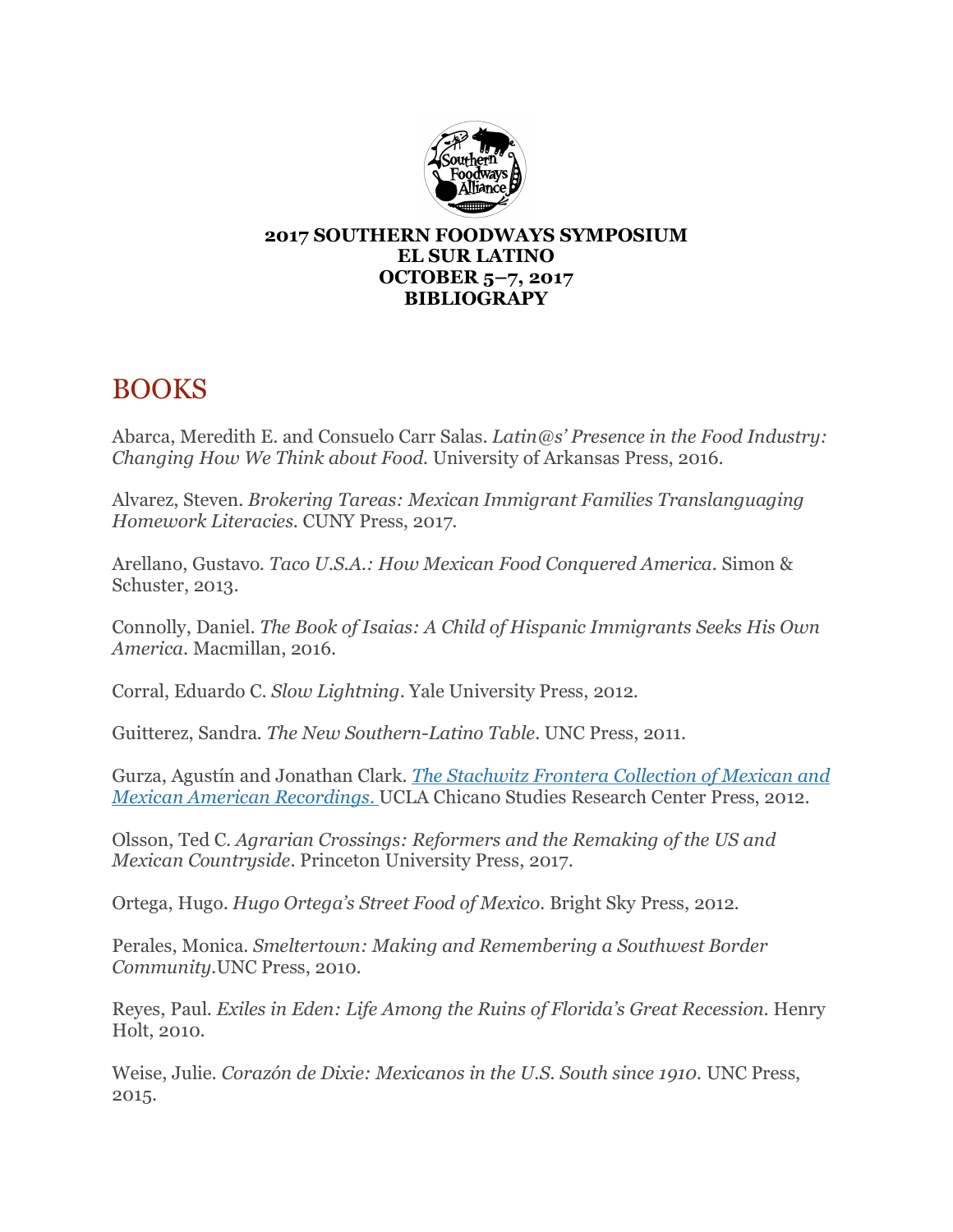# **ARTICLES**

Arellano, Gustavo. "Are You Taco Literate? Lessons from Steven Alvarez." *Gravy*, no. 62, Winter 2016.

Baird, Sarah. "3-Course Interview: Sarah Fouts." *Gambit*, 27 October 2014.

Baldwin, Chris. "Houston's Anti-Celebrity Chef–Hugo Ortega is Happy to Stay in the Kitchen." *Paper City Magazine*, 7 July 2017.

Balter, Emma. "Sommelier Talk: Andy Chabot's Wine Oasis in Moonshine Country." *Wine Spectator*, 15 July 2016.

Delerme, Simone. "Puerto Ricans Live Free": Race, Language, and Orlando's Contested Soundscape." *Southern Spaces*, 24 March 2014.

Diaz, Von. "Eating with Miss Donna." *Gravy*, no. 56, Summer 2015.

García, Michelle. "Searching for La Perdida." *Oxford American*, 16 March 2016.

Godoy, Maria. "In U.S. Restaurants, Bars, and Food Trucks, 'Modern Slavery' Persists."*WNYC*, 29 March 2017.

Gutierrez, Sandra. "A Voice from the Nuevo South." *Oxford American*, 11 October, 2016.

López, Fernando. "Desert Poem." *Mijente*, 31 May 2016.

Mah, Evan. "Chef talk with Eddie Hernandez of Taqueria del Sol." *Atlanta Magazine*, 7 August 2012.

Meza, Alexis. "Ky. voices: Alexis Meza recounts 13-hour walk across the desert toward her American dream." *Lexington Herald Leader*, 27 July 2014.

Purvis, Kathleen. "Is this the best sandwich in Charlotte that you've never heard of?" *The Charlotte Observer*, 22 March 2017.

"The Secret is the Salsa." *The Local Palate*, 21 July 2016.

Sutton, Benjamin. "Relics of a Future Environmental Collapse." *Hyperallergic*, 1 April 2015.

Vaughn, Daniel, "Valentina's Tex Mex BBQ." *Texas Monthly,* 10 December 2013.

# WEB CONTENT